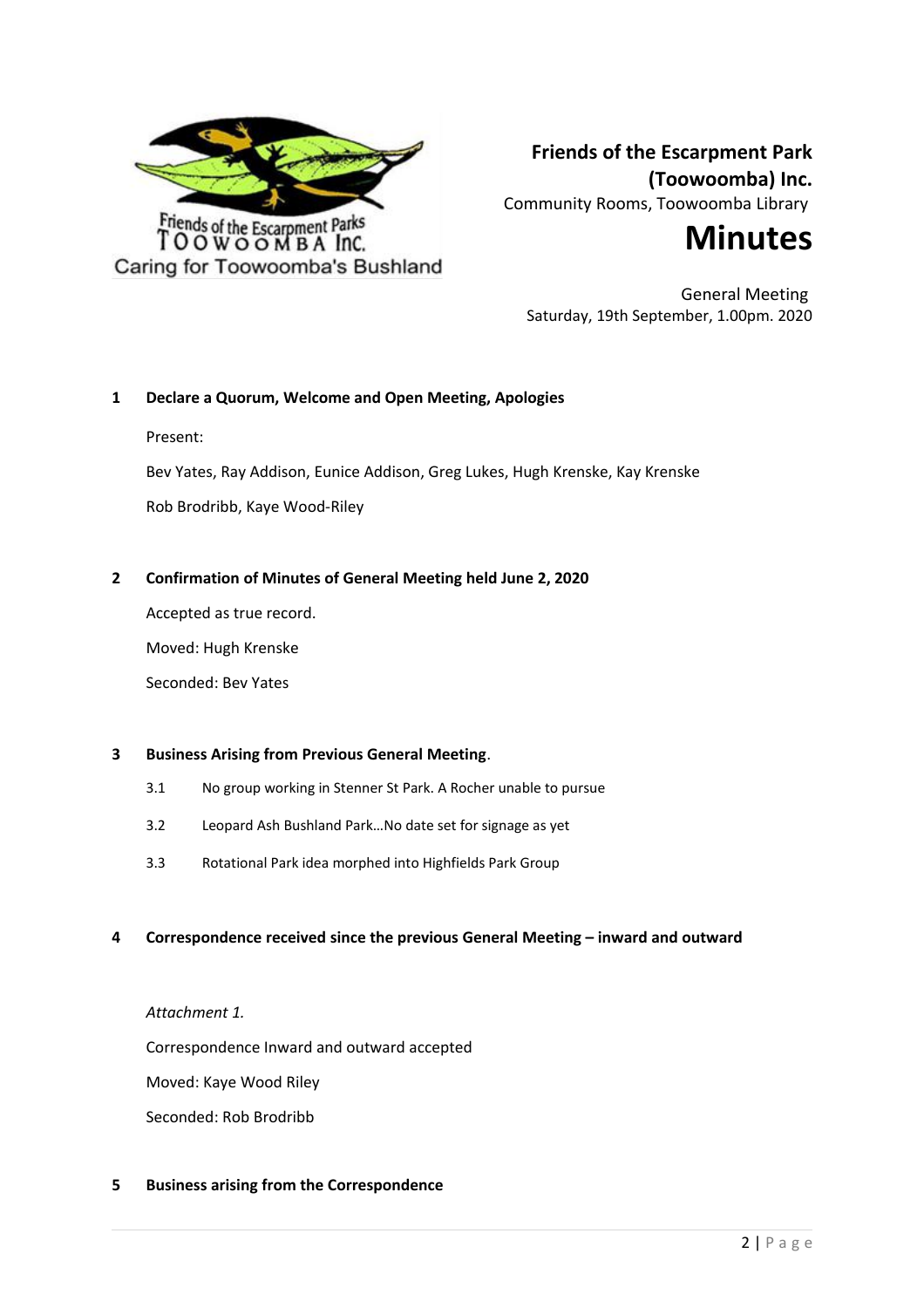5.1 Land for Wildlife… Important to follow this and support. Veronica Newberry was the last council sponsored Land for Wildlife employee.

5.2 Trial Privet…

\*Trial for tree Pear in Echo Valley, 10<sup>th</sup> October

\*Plenty of areas in Redwood. Contact K Coulter.

5.3 Land Care Week awards…

\*Do we have a project?

Park Coordinators to think about it

## **Treasurer's Report and business arising from Treasurer's report**

Treasurers report accepted

Moved: Ray Addison

Seconded: Hugh Krenske

### **Membership**

It was decided that Ray will send out letters and phone members who are behind in their membership payments.

If letters and phoning does not receive a response they will be removed from the register

#### **7 President's Report**.

President's report FEP 19/9/20

July

Meeting in Redwood Park with invited conservation groups to share information on the potential impacts of the Toowoomba and Lockyer valley Escarpment Mountainbike Plan.

Petition proposed to TRC to exclude Redwood from the plan and encourage council to purchase land north of Jubilee Pk for inclusion in the plan.

Invitation to join Bridge Street Quarry Development Advisory Committee.

TRC has asked us to engage with Ken Goulter Bioherbicides Australia Pty Ltd from UQ Gatton campus to look at their injection technique for dealing with tree pest species. A trial on privet is proposed. Exact locations not yet fully developed.

The Australian Government has provided Volunteering Queensland with funding to administer a Supplementary Grants program. FEP has applied for a grasses identification workshop. Closing date Dec 2020. Need to spend the money before 28 Feb 2021.

Highfields Park now has a regular working group that needs formal support and leadership clarified.

We have sent off a letter to TRCsupporting the restablishment of a Land for Wildlife officer in TRC.

Toowoomba Christian College has contacted FEP with offers of students to work in the parks. We wll try and get them involved in Redwood and Highfield Falls pks. Rob Brodribb

## **8 General Business**